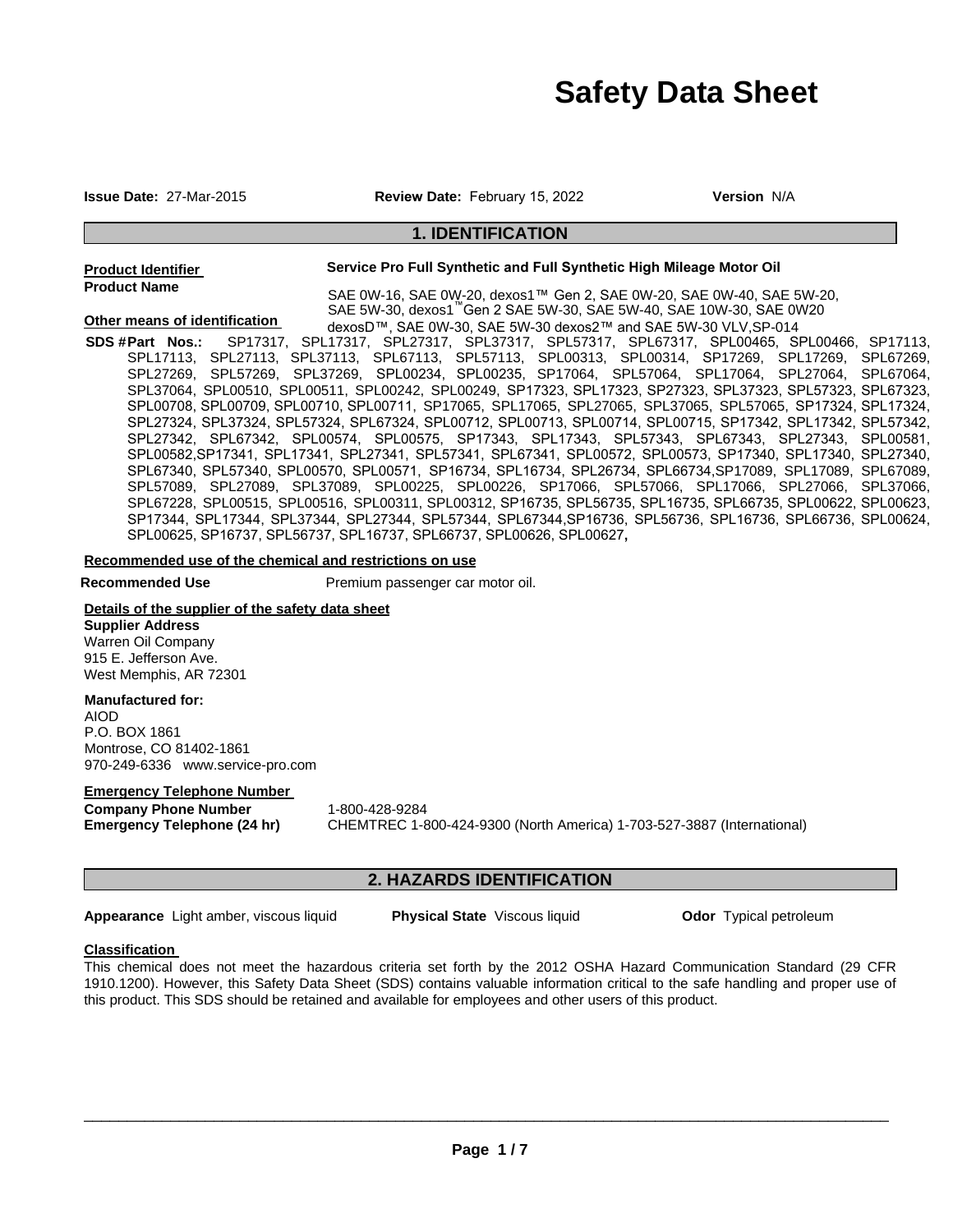#### $\overline{\phantom{a}}$  , and the set of the set of the set of the set of the set of the set of the set of the set of the set of the set of the set of the set of the set of the set of the set of the set of the set of the set of the s **3. COMPOSITION/INFORMATION ON INGREDIENTS**

| Name<br>$\mathsf{u}$ ner $\mathsf{u}$<br>.com                                                              | - - -<br>N.   | $-$ %<br>w<br>าเ-  |
|------------------------------------------------------------------------------------------------------------|---------------|--------------------|
| $\overline{\phantom{a}}$<br><br>parattinic<br>*otreateo<br>distillates.<br>hvdr.<br>Petr<br>oleum<br>heavv | $\sim$ $\sim$ | o٨<br>nr.<br>๐∪-๖∪ |

\*\*If Chemical Name/CAS No is "proprietary" and/or Weight-% is listed as a range, the specific chemical identity and/or percentage of composition has been withheld as a trade secret.\*\*

# **4. FIRST-AID MEASURES**

## **First Aid Measures**

| <b>Eye Contact</b>  | Flush eyes with large amounts of water, for at least 15 minutes, until irritation subsides. If<br>irritation persists, get medical attention.                                                                                                                                                                                                                                                                                           |
|---------------------|-----------------------------------------------------------------------------------------------------------------------------------------------------------------------------------------------------------------------------------------------------------------------------------------------------------------------------------------------------------------------------------------------------------------------------------------|
| <b>Skin Contact</b> | No treatment is necessary under ordinary circumstances. Remove contaminated clothing if<br>necessary. Wash contaminated area thoroughly with soap and water. If redness or irritation<br>occurs and persists, seek medical attention. If product is injected into or under the skin, or<br>into any part of the body, regardless of the appearance of the wound or its size, the<br>individual should seek immediate medical attention. |
| <b>Inhalation</b>   | Remove to fresh air. If not breathing, give artificial respiration, preferably mouth to mouth. If<br>breathing is difficult give oxygen. Get medical attention.                                                                                                                                                                                                                                                                         |
| Ingestion           | If swallowed, do not induce vomiting. If victim exhibits signs of lung aspiration such as<br>coughing or choking, seek immediate medical attention.                                                                                                                                                                                                                                                                                     |

## **Most important symptoms and effects**

**Symptoms Expected to be a minor eye irritant. Repeated or prolonged skin contact may cause** dermatitis.

#### **Indication of any immediate medical attention and special treatment needed**

**Notes to Physician**  Treat symptomatically.

# **5. FIRE-FIGHTING MEASURES**

## **Suitable Extinguishing Media**

Use dry chemical, foam, carbon dioxide or water fog.

**Unsuitable Extinguishing Media** While carbon dioxide and inert will extinguish the fire, they can also displace oxygen. Use caution when applying carbon dioxide or inert gas in confined spaces.

# **Specific Hazards Arising from the Chemical**

This material can burn but will not readily ignite. This material will release vapors when heated above the flashpoint temperature that can ignite when exposed to a source of ignition. In enclosed spaces, heated vapor can ignite with explosive force. Mists or sprays may burn at temperatures below the flashpoint. Dense smoke may be generated while burning.

**Hazardous Combustion Products** Carbon monoxide. Carbon dioxide (CO2). Aldehydes. Ketones. Combustion products of sulfur and nitrogen.

## **Protective equipment and precautions for firefighters**

As in any fire, wear self-contained breathing apparatus pressure-demand, MSHA/NIOSH (approved or equivalent) and full protective gear. Avoid breathing smoke and vapor. Water may be used to cool containers exposed to heat or flame.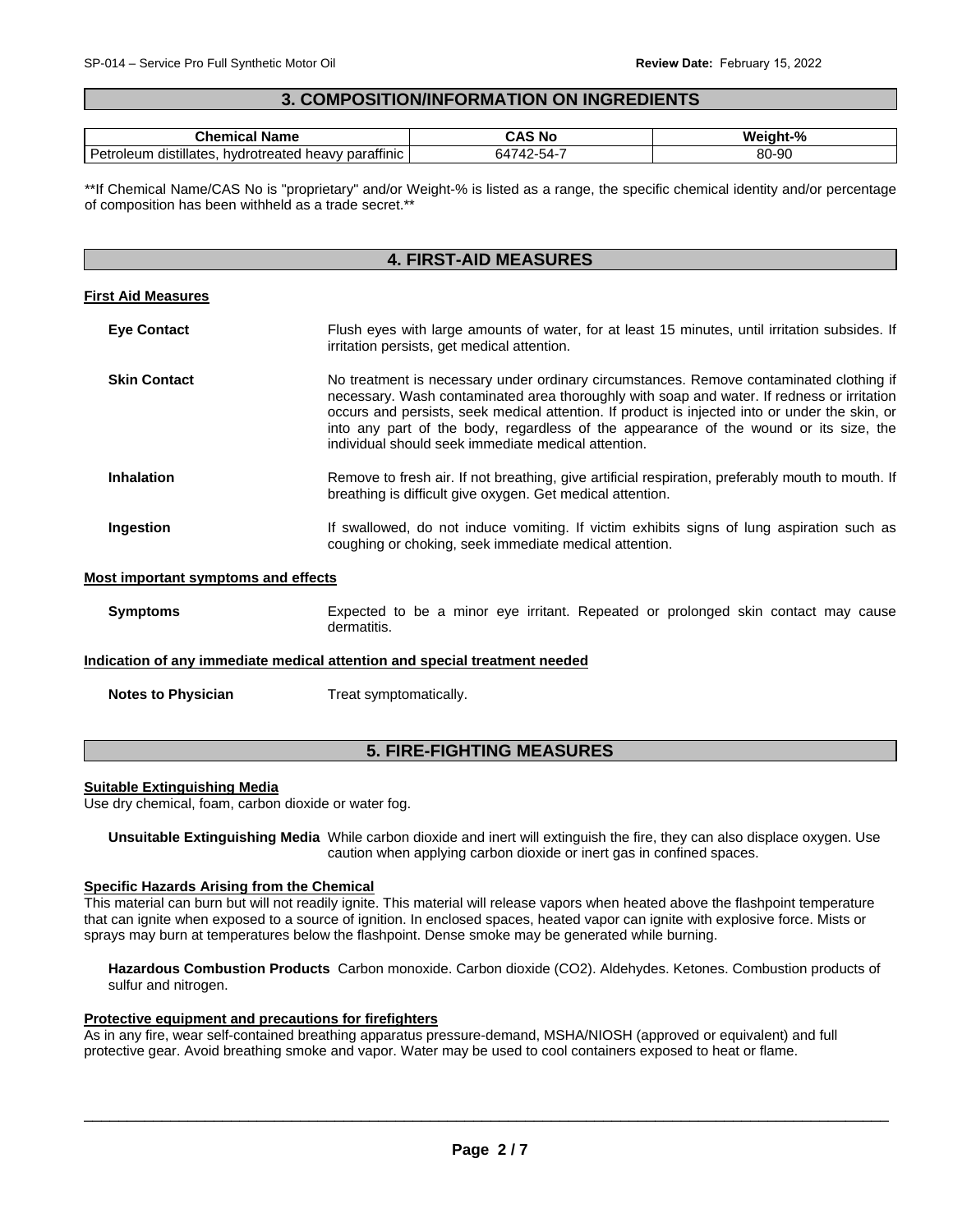# **6. ACCIDENTAL RELEASE MEASURES**

#### **Personal precautions, protective equipment and emergency procedures**

| <b>Personal Precautions</b> | Use personal protective equipment as required. |
|-----------------------------|------------------------------------------------|
|-----------------------------|------------------------------------------------|

**Environmental Precautions** See Section 12 for additional Ecological Information.

#### **Methods and material for containment and cleaning up**

| <b>Methods for Containment</b> | Remove sources of ignition. Contain any spills with dikes or absorbents to prevent<br>migration and entry into sewers or streams. |  |  |  |  |  |  |
|--------------------------------|-----------------------------------------------------------------------------------------------------------------------------------|--|--|--|--|--|--|
| <b>Methods for Clean-Up</b>    | Take up small spills with absorbent pads. Large spills may be taken up with pump or<br>vacuum.                                    |  |  |  |  |  |  |

# **7. HANDLING AND STORAGE**

| <b>Precautions for safe handling</b> |                                                                        |
|--------------------------------------|------------------------------------------------------------------------|
| Advice on Safe Handling              | Handle in accordance with good industrial hygiene and safety practice. |

## **Conditions for safe storage, including any incompatibilities**

# **Storage Conditions Store at ambient conditions.** Store at atmospheric pressure. Keep container tightly closed. Store in a cool, well-ventilated place. Keep away from heat, sparks, and flame. Store away from incompatible materials. Empty containers retain product residues.

#### **Incompatible Materials This product may react with strong oxidizing agents.**

# **8. EXPOSURE CONTROLS/PERSONAL PROTECTION**

| <b>Exposure Guidelines</b> |  |  |  |  |                                                                      |  | This product, as supplied, does not contain any hazardous materials with occupational |
|----------------------------|--|--|--|--|----------------------------------------------------------------------|--|---------------------------------------------------------------------------------------|
|                            |  |  |  |  | exposure limits established by the region specific regulatory bodies |  |                                                                                       |

#### **Appropriate engineering controls**

**Engineering Controls** Use general ventilation and use local exhaust, where possible, in confined or enclosed spaces. If product is heated above 70 C (155 F) in the presence of water, hydrogen sulfide vapors may be released. Ventilation should be sufficient to keep hydrogen sulfide levels below recommended exposure limits. Eye wash fountains are recommended.

#### **Individual protection measures, such as personal protective equipment**

**Eye/Face Protection** Wear safety glasses. Wear chemical goggles or face shield if splash or mist occurs.

- **Skin and Body Protection** Use impervious gloves for prolonged contact. Wear oil-impervious garments if contact is unavoidable.
- **Respiratory Protection** If mist is generated (heating, spraying) and engineering controls are not sufficient, wear approved organic vapor respirator suitable for oil mist.

**General Hygiene Considerations** Use good hygiene when handling petroleum product. Launder contaminated clothing before reuse. Excessive misting may cause slippery floors - wear appropriate footwear.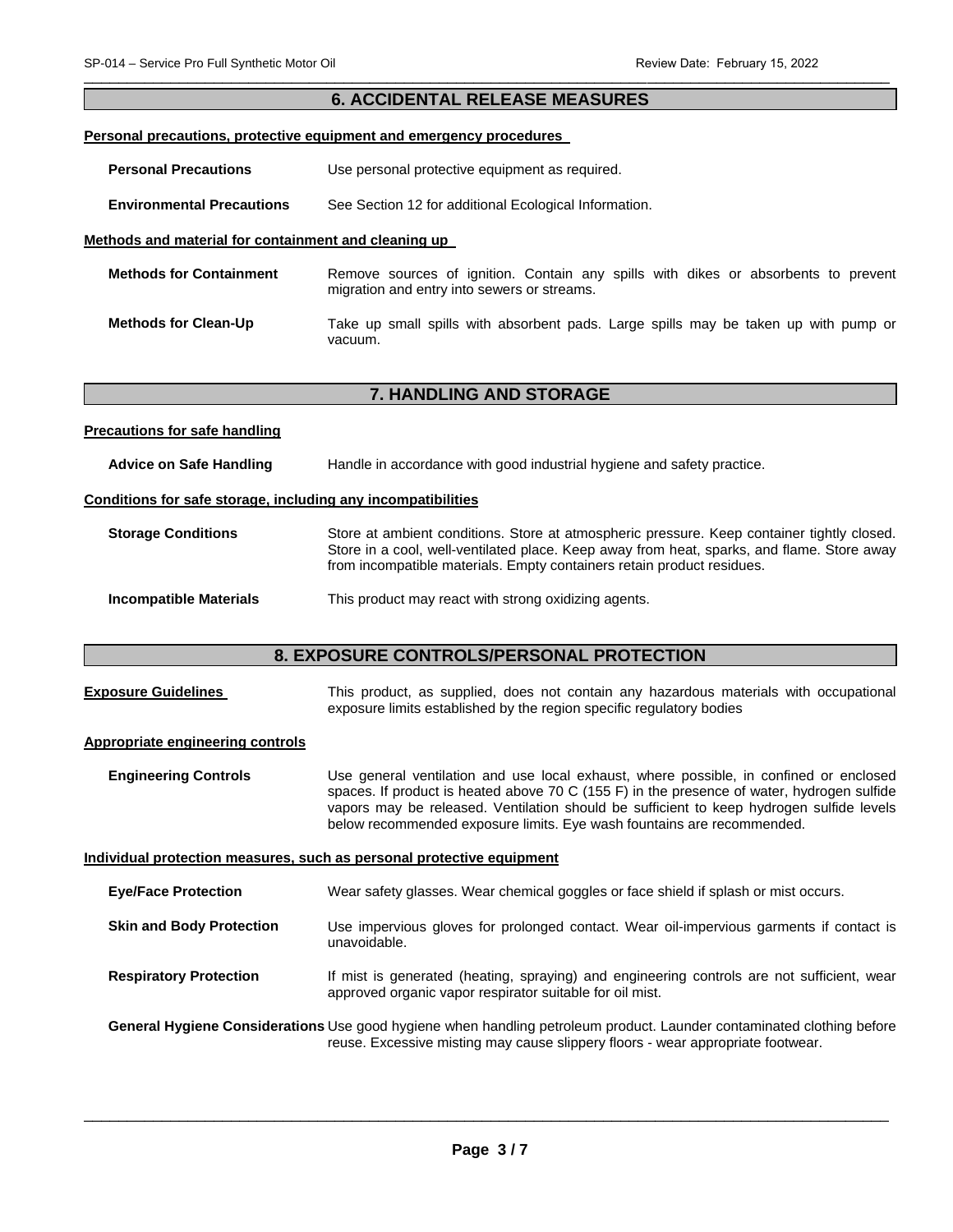# **9. PHYSICAL AND CHEMICAL PROPERTIES**

## **Information on basic physical and chemical properties**

| <b>Physical State</b>               | Viscous liquid              |                       |                   |
|-------------------------------------|-----------------------------|-----------------------|-------------------|
| Appearance                          | Light amber, viscous liquid | Odor                  | Typical petroleum |
| <b>Color</b>                        | Light amber                 | <b>Odor Threshold</b> | Not available     |
|                                     |                             |                       |                   |
|                                     |                             |                       |                   |
| <b>Property</b>                     | Values                      | Remarks • Method      |                   |
| рH                                  | Not available               |                       |                   |
| <b>Melting Point/Freezing Point</b> | Not available               |                       |                   |
| <b>Boiling Point/Boiling Range</b>  | Not available               |                       |                   |
| <b>Flash Point</b>                  | 204 °C / 400 °F             | ASTM D-92             |                   |
| <b>Evaporation Rate</b>             | Not available               |                       |                   |
| <b>Flammability (Solid, Gas)</b>    | Liquid-Not applicable       |                       |                   |
| <b>Upper Flammability Limits</b>    | Not determined              |                       |                   |
| <b>Lower Flammability Limit</b>     | Not determined              |                       |                   |
| <b>Vapor Pressure</b>               | Not available               |                       |                   |
| <b>Vapor Density</b>                | >1                          | $(Air=1)$             |                   |
| <b>Specific Gravity</b>             | 0.86                        |                       |                   |
| <b>Water Solubility</b>             | insoluble                   |                       |                   |
| Solubility in other solvents        | Not determined              |                       |                   |
| <b>Partition Coefficient</b>        | Not available               |                       |                   |
| <b>Auto-ignition Temperature</b>    | No data available           |                       |                   |
| <b>Decomposition Temperature</b>    | Not determined              |                       |                   |
| <b>Kinematic Viscosity</b>          | Not determined              |                       |                   |
| <b>Dynamic Viscosity</b>            | Not determined              |                       |                   |
| <b>Explosive Properties</b>         | Not determined              |                       |                   |
| <b>Oxidizing Properties</b>         | Not determined              |                       |                   |
|                                     |                             |                       |                   |

# **10. STABILITY AND REACTIVITY**

## **Reactivity**

Not reactive under normal conditions.

#### **Chemical Stability**

Stable under recommended storage conditions.

#### **Possibility of Hazardous Reactions**

None under normal processing.

**Hazardous Polymerization** Under normal conditions of storage and use, hazardous polymerization will not occur.

#### **Conditions to Avoid**

Avoid formation of mists. Keep away from heat, sparks and open flame. Incompatible Materials.

#### **Incompatible Materials**

This product may react with strong oxidizing agents.

#### **Hazardous Decomposition Products**

Decomposition of this product may yield oxides of boron, calcium, magnesium, nitrogen, phosphorus, sulfur including hydrogen sulfide and zinc as well as carbon monoxide, carbon dioxide and/or low molecular weight hydrocarbons.

# **11. TOXICOLOGICAL INFORMATION**

# **Information on likely routes of exposure**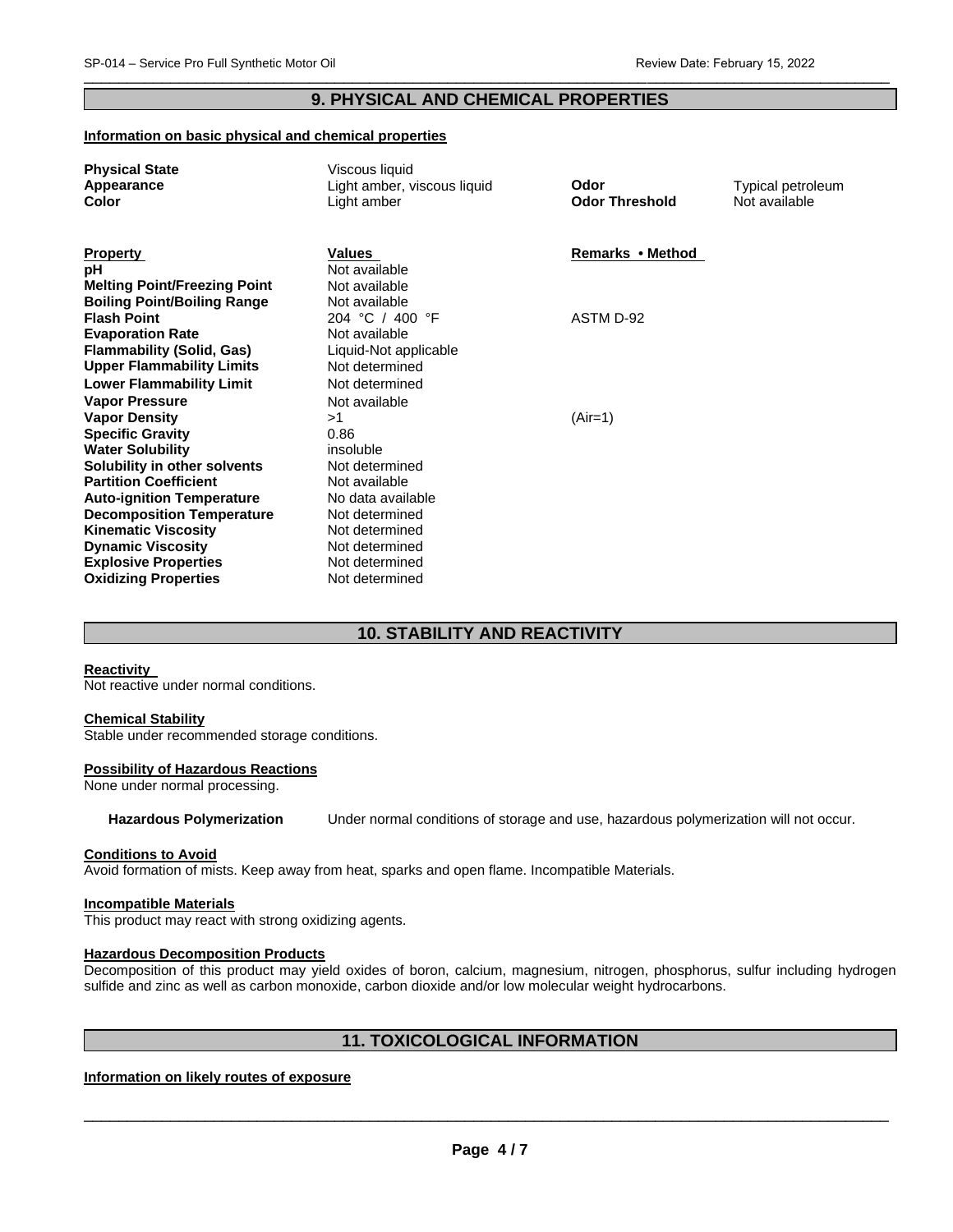## **Product Information**

| <b>Eye Contact</b>  | Avoid contact with eyes. |
|---------------------|--------------------------|
| <b>Skin Contact</b> | Avoid contact with skin. |
| Inhalation          | Do not inhale.           |
| Ingestion           | Do not ingest.           |

## **Component Information**

| <b>Chemical Name</b>       | Oral LD50             | <b>Dermal LD50</b>     | <b>Inhalation LC50</b> |
|----------------------------|-----------------------|------------------------|------------------------|
| Zinc alkyl dithiophosphate | $= 2000$ mg/kg<br>Rat | Rabbit<br>. 3160 mg/kg |                        |
| 2215-35-2                  |                       |                        |                        |

## **Information on physical, chemical and toxicological effects**

**Symptoms** Please see section 4 of this SDS for symptoms.

#### **Delayed and immediate effects as well as chronic effects from short and long-term exposure**

**Carcinogenicity** Based on the information provided, this product does not contain any carcinogens or potential carcinogens as listed by OSHA, IARC or NTP.

# **Numerical measures of toxicity**

Not determined

# **12. ECOLOGICAL INFORMATION**

#### **Ecotoxicity**

The product is not classified as environmentally hazardous. However, this does not exclude the possibility that large or frequent spills can have a harmful or damaging effect on the environment.

## **Component Information**

| <b>Chemical Name</b>                                                  | Algae/aguatic plants                                               | <b>Fish</b>                                                                                                         | <b>Toxicity to</b><br>microorganisms | Crustacea                                  |
|-----------------------------------------------------------------------|--------------------------------------------------------------------|---------------------------------------------------------------------------------------------------------------------|--------------------------------------|--------------------------------------------|
| Petroleum distillates,<br>hydrotreated heavy paraffinic<br>64742-54-7 |                                                                    | 5000: 96 h Oncorhynchus<br>mykiss mg/L LC50                                                                         |                                      | 1000: 48 h Daphnia magna<br>mg/L EC50      |
| Zinc alkyl dithiophosphate<br>2215-35-2                               | $1.0 - 5.0$ : 96 h<br>Pseudokirchneriella<br>subcapitata mg/L EC50 | 100: 96 h Pimephales<br>promelas mg/L LC50 semi-<br>static 25 - 50: 96 h<br>Pimephales promelas mg/L<br>LC50 static |                                      | 4.0 - 6.0: 48 h Daphnia<br>magna mg/L EC50 |

#### **Persistence/Degradability**

Not determined.

#### **Bioaccumulation**

Not determined.

**Mobility**

Not determined

#### **Other Adverse Effects**

Not determined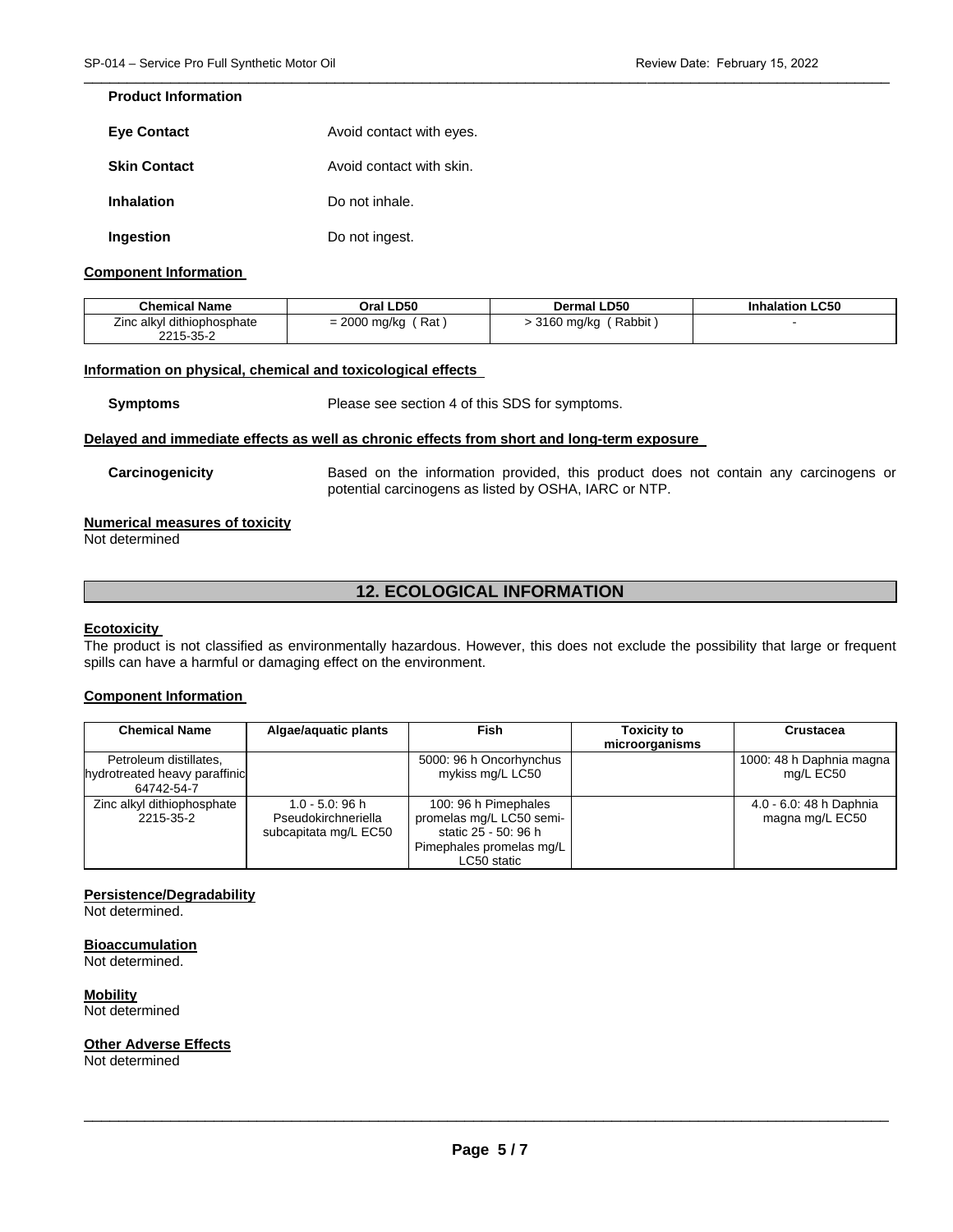# **13. DISPOSAL CONSIDERATIONS**

#### **Waste Treatment Methods**

| Disposal of Wastes     | regulations. |  | Disposal should be in accordance with applicable regional, national and local laws and |  |  |  |  |
|------------------------|--------------|--|----------------------------------------------------------------------------------------|--|--|--|--|
| Contaminated Packaging |              |  | Disposal should be in accordance with applicable regional, national and local laws and |  |  |  |  |

# **14. TRANSPORT INFORMATION**

| <b>Note</b> | Please see current shipping paper for most up to date shipping information, including<br>exemptions and special circumstances. |
|-------------|--------------------------------------------------------------------------------------------------------------------------------|
| <u>DOT</u>  | Not regulated                                                                                                                  |
| <u>IATA</u> | Not regulated                                                                                                                  |
| <b>IMDG</b> | Not regulated                                                                                                                  |

# **15. REGULATORY INFORMATION**

#### **International Inventories**

| <b>Chemical Name</b>          | <b>TSCA</b> | DSL | <b>NDSL</b> | <b>EINECS</b> | <b>ELINCS</b> | <b>ENCS</b> | <b>IECSC</b> | <b>VECI</b><br><b>ALLL</b> | <b>PICCS</b> | AICS |
|-------------------------------|-------------|-----|-------------|---------------|---------------|-------------|--------------|----------------------------|--------------|------|
| distillates.<br>Petroleum     | Present     |     |             | Present       |               | Present     |              | Present                    |              |      |
| hydrotreated heavy paraffinic |             |     |             |               |               |             |              |                            |              |      |

**Legend:** 

*TSCA - United States Toxic Substances Control Act Section 8(b) Inventory* 

*DSL/NDSL - Canadian Domestic Substances List/Non-Domestic Substances List* 

*EINECS/ELINCS - European Inventory of Existing Chemical Substances/European List of Notified Chemical Substances* 

regulations.

*ENCS - Japan Existing and New Chemical Substances* 

*IECSC - China Inventory of Existing Chemical Substances* 

*KECL - Korean Existing and Evaluated Chemical Substances* 

*PICCS - Philippines Inventory of Chemicals and Chemical Substances* 

*AICS - Australian Inventory of Chemical Substances* 

#### **US Federal Regulations**

#### **CERCLA**

This material, as supplied, does not contain any substances regulated as hazardous substances under the Comprehensive Environmental Response Compensation and Liability Act (CERCLA) (40 CFR 302) or the Superfund Amendments and Reauthorization Act (SARA) (40 CFR 355).

#### **SARA 311/312 Hazard Categories**

| Acute Health Hazard               | Nο  |
|-----------------------------------|-----|
| Chronic Health Hazard             | Nο  |
| Fire Hazard                       | Nο  |
| Sudden Release of Pressure Hazard | No. |
| Reactive Hazard                   | N٥  |

# **SARA 313**

Section 313 of Title III of the Superfund Amendments and Reauthorization Act of 1986 (SARA). This product does not contain any chemicals which are subject to the reporting requirements of the Act and Title 40 of the Code of Federal Regulations, Part 372